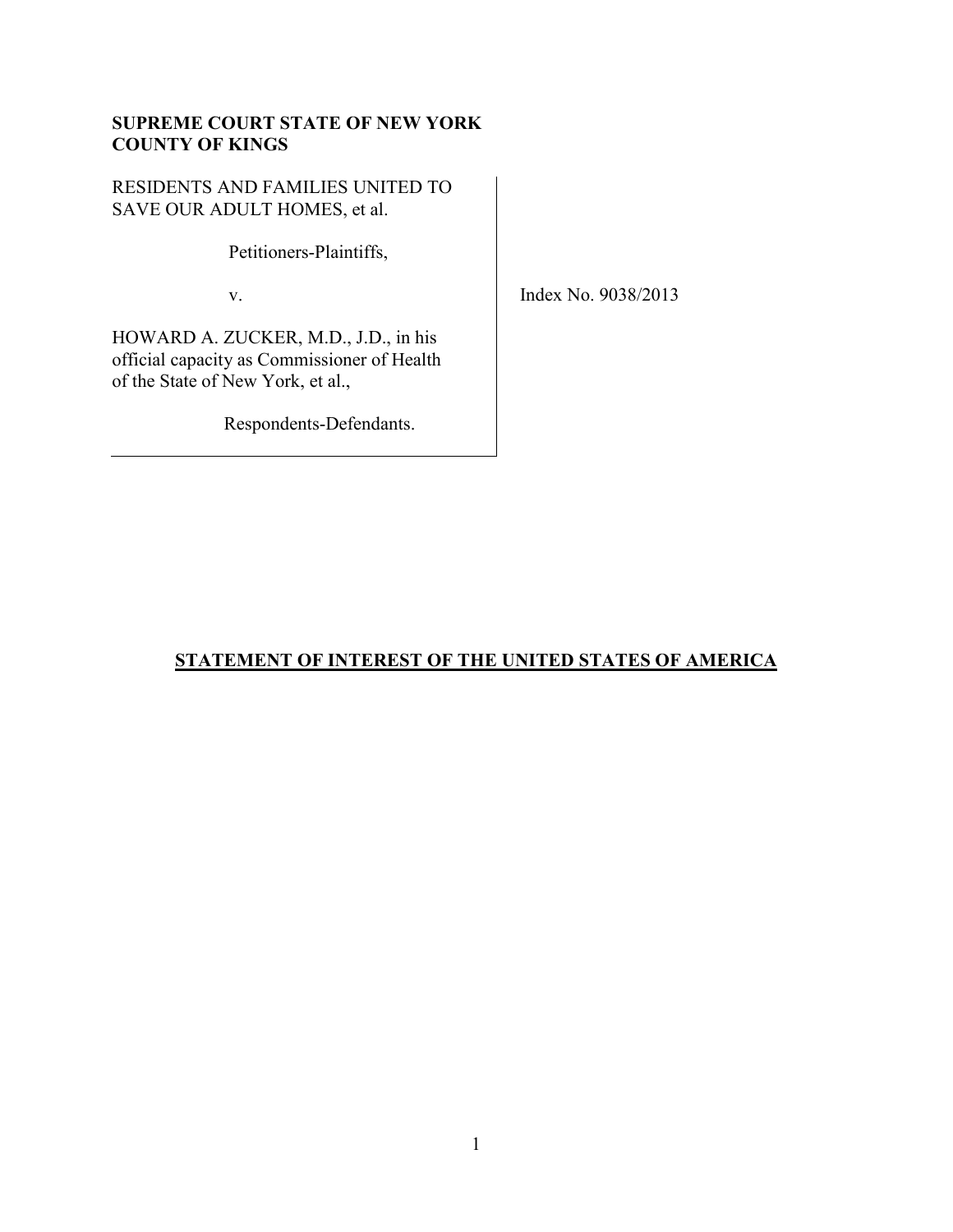# TABLE OF CONTENTS

| A.              |                                                                                                                                                      |
|-----------------|------------------------------------------------------------------------------------------------------------------------------------------------------|
| <b>B.</b>       |                                                                                                                                                      |
| $\mathcal{C}$ . |                                                                                                                                                      |
| D.              |                                                                                                                                                      |
|                 |                                                                                                                                                      |
|                 | I. THE DOH REGULATION DOES NOT VIOLATE THE FAIR HOUSING ACT                                                                                          |
| A.              |                                                                                                                                                      |
| <b>B.</b>       | The DOH Regulation Permissibly Governs the Types of Settings in Which the State                                                                      |
| II.             | THE DOH REGULATION DOES NOT VIOLATE THE ADA 14                                                                                                       |
| A.              |                                                                                                                                                      |
| <b>B.</b>       | The DOH Regulation Governs the Type of Settings in which to Provide Services to<br>Individuals with Serious Mental Illness Consistent with the ADA14 |
|                 |                                                                                                                                                      |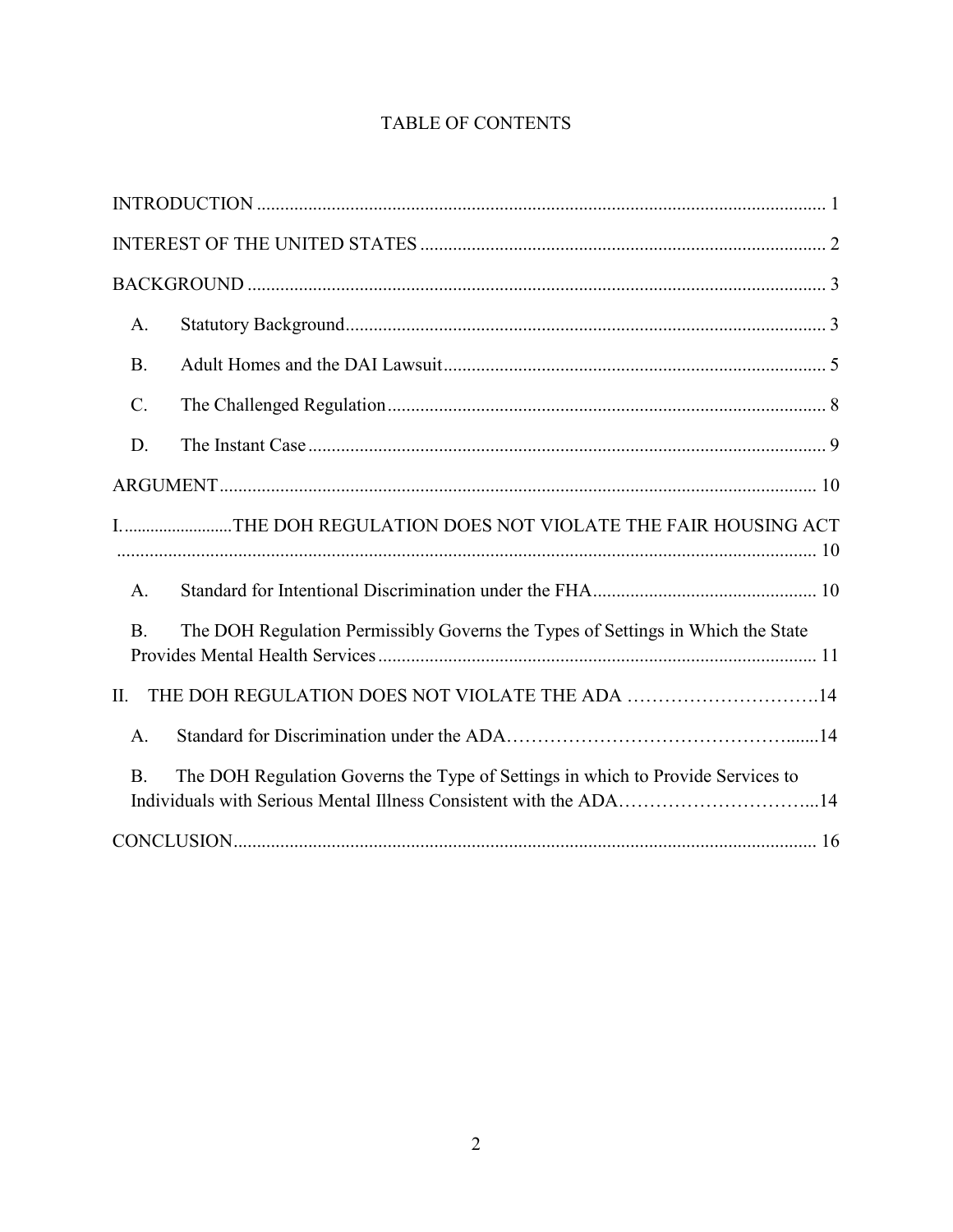## **INTRODUCTION**

<span id="page-2-0"></span>The United States of America respectfully submits this Statement of Interest to address the application of the Fair Housing Act (FHA), 42 U.S.C. §§ 3601-3619 and Title II of the Americans with Disabilities Act ("ADA), 42 U.S.C. § 12132, to a regulation issued by the New York State Department of Health regarding the admission of individuals with serious mental illness (SMI) to certain long term care facilities licensed by the State.<sup>[1](#page-2-1)</sup> The long term care facilities are known as adult homes, and the regulation at issue prevents "adult home[s] with a certified capacity of 80 or more and a mental health census … of 25 percent or more of the resident population" from admitting any more individuals who need long term care due to serious mental illness. *See* N.Y. Comp. Codes R. & Regs. tit. 18, § 487.4(d) (DOH regulation). The regulation followed clinical advisories from the State's Office of Mental Health (OMH) that these adult homes—referred to as "transitional adult homes"—are not clinically appropriate settings in which to provide services to the significant number of individuals with serious mental illness residing in them, nor do they promote recovery or rehabilitation. *See* N.Y. State OMH Clinical Advisory (Aug. 8, 2012), *available at* http://www.omh.ny.gov/omhweb/advisories/; N.Y. State Office of Mental Health, Update – Clinical Advisory Regarding Adult Homes Previously Issued to Psychiatric Inpatient Programs on August 8, 2012 (Oct. 1, 2012), *available at* http://www.omh.ny.gov/omhweb/advisories/.

Petitioners, which include an organization called Residents and Families to Save Our Adult Homes (the Residents and Families Petitioners) and the Empire State Association of Assisted Living (the Empire Petitioners) argue that the DOH regulation violates the FHA

<span id="page-2-1"></span><sup>&</sup>lt;u>1</u> <sup>1</sup> Under 28 U.S.C. § 517, "[t]he Solicitor General, or any officer of the Department of Justice, may be sent by the Attorney General to any State or district in the United States to attend to the interests of the United States in a suit pending in a court of the United States, or in a court of a State, or to attend to any other interest of the United States."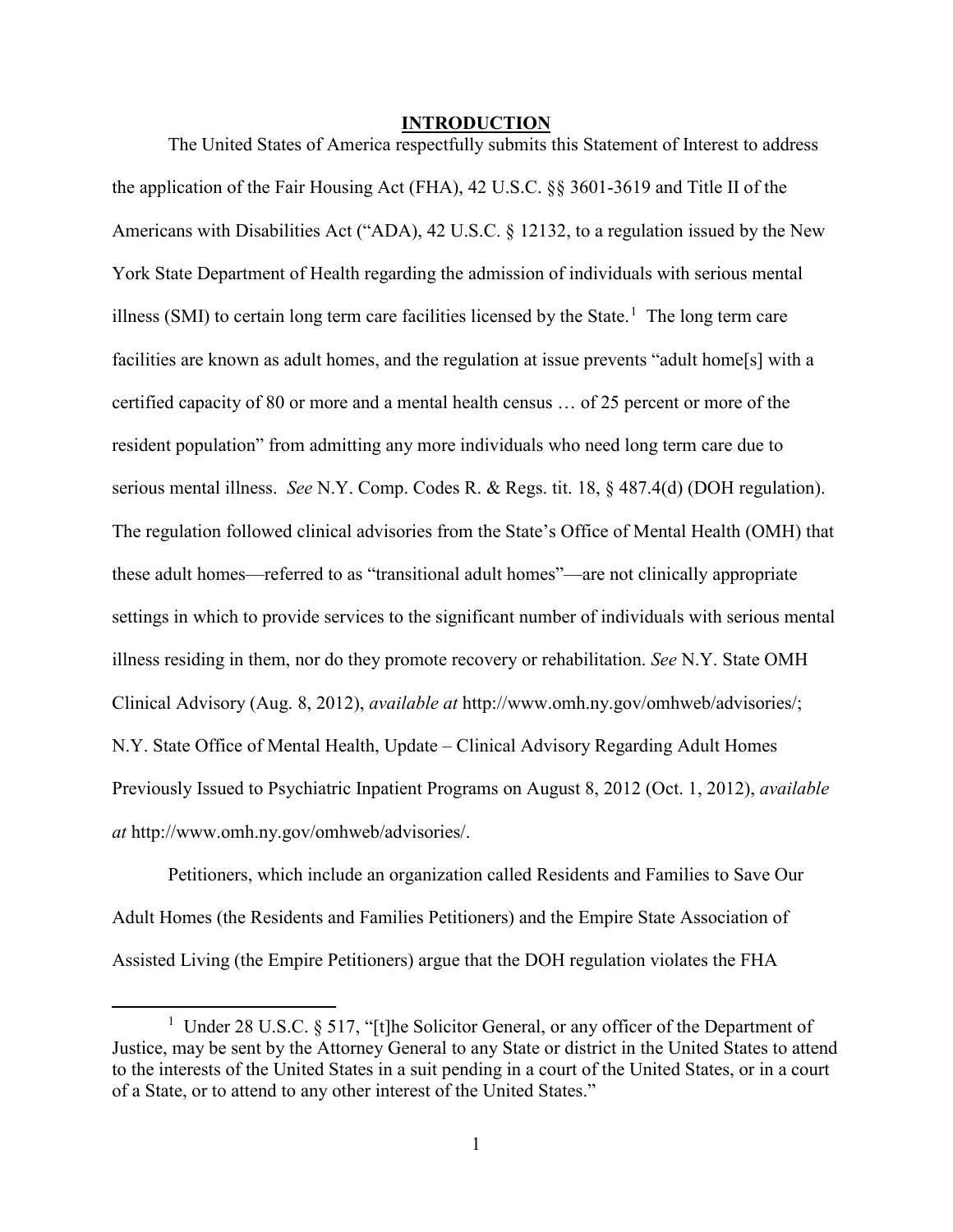because the regulation requires transitional adult homes to deny "housing"—namely, admission to an adult home—on the basis of disability. Residents and Families Pet'rs' Mem. in Supp. Mot. for Summ. J. 7, NYSEF No. 205; Empire Pet'rs' Mem. in Supp. Mot. for Summ. J. 17-20, NYSEF No. 111. They further assert that the DOH regulation violates the ADA and the Supreme Court's decision in *Olmstead v. L.C.*, 527 U.S. 581, 587 (1999), because it limits the choice of individuals to receive services in certain adult homes. Residents and Families Pet'rs' Mem. at 12; Empire Pet'rs' Mem. at 17-20.

The State, in turn, relates that the DOH regulation was enacted to further the State's compliance with the "integration mandate" of the ADA and was also in response to findings in the District Court for the Eastern District of New York that the State violated this mandate by unnecessarily placing individuals with serious mental illness in adult homes. *See* Resp't's Mem. in Supp. Mot. for Summ. J. 2-4, NYSEF No. 54. The State also explains that the DOH regulation is intended to prevent admissions of individuals with serious mental illness to settings that are not "clinically appropriate" nor "conducive to [the] health, safety, and recovery [of individuals with SMIs]." *See id.* at 10 & 17. For the reasons explained below, the DOH regulation does not violate the Fair Housing Act or the Americans with Disabilities Act.

#### **INTEREST OF THE UNITED STATES**

<span id="page-3-0"></span>The United States has important enforcement interests under both the FHA and the ADA. With respect to the FHA, the Attorney General may, for example, initiate civil proceedings on behalf of the United States in cases alleging a "pattern or practice" of housing discrimination or where a denial of rights raises a matter of general public importance. 42 U.S.C. § 3614(a). Additionally, the Attorney General "shall commence and maintain a civil action" on behalf of an aggrieved person who has filed a complaint of housing discrimination with the Department of Housing and Urban Development (HUD), where HUD has issued a determination of reasonable

2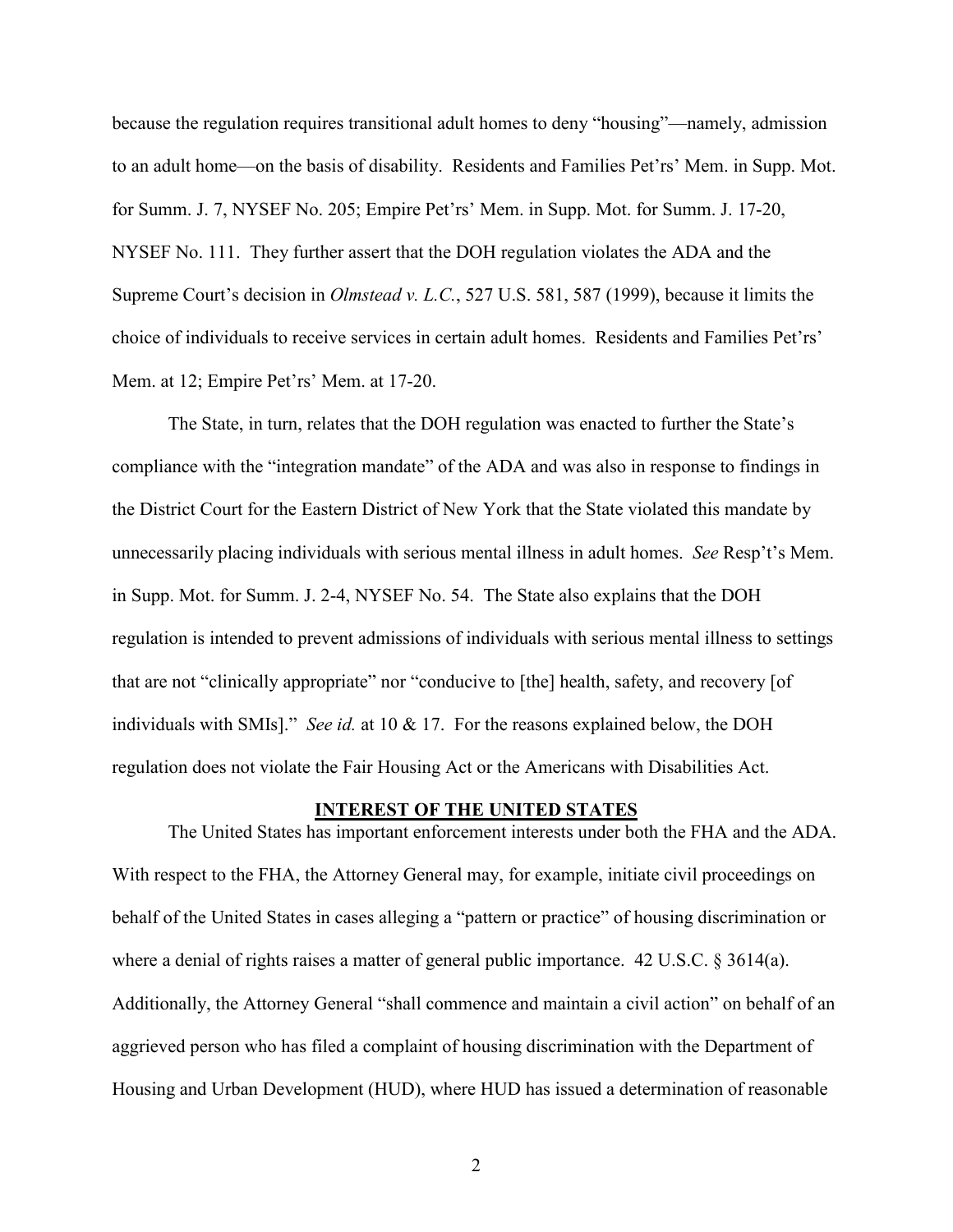cause and the complainant or respondent has elected to proceed in federal court. 42 U.S.C. § 3612(o). The Attorney General may also commence suits where the HUD refers a discriminatory housing practice involving the legality of a state or local zoning or land use law. 42 U.S.C. §§ 3614(b), 3610(g).

With respect to the ADA, the Department of Justice is charged with enforcement and implementation of Title II of the ADA, 42 U.S.C. §§ 12133-12134, and accordingly has an interest in supporting the proper and uniform application of the ADA, in furthering Congress's intent to create "clear, strong, consistent, enforceable standards addressing discrimination against individuals with disabilities," *id.* § 12101(b)(2), and in furthering Congress's intent to reserve a "central role" for the federal Government in enforcing the standards established in the ADA. *Id.* § 12101(b)(3). In addition, the United States has entered into an enforceable settlement agreement with the State on behalf of individuals with serious mental illness who are unnecessarily segregated in adult homes and therefore has an interest in whether the DOH regulation is upheld. *See United States v. New York*, No. 1:13-cv-04165-NGG-ST, ECF No. 28, Mem. and Order (E.D.N.Y. Mar. 17, 2014) (approving settlement agreement).

# **BACKGROUND A. Statutory Background**

<span id="page-4-1"></span><span id="page-4-0"></span>In 1988, Congress amended the FHA to, among other things, make it unlawful "[t]o discriminate in the sale or rental, or to otherwise make unavailable or deny, a dwelling to any buyer or renter because of" disability.<sup>[2](#page-4-2)</sup> Fair Housing Amendments Act, Pub. L. No. 100-430 § 6, 102 Stat. 1619, 1620-21 (1988), *codified at* 42 U.S.C. § 3604(f)(1). In enacting these amendments, Congress made "a clear pronouncement of a national commitment to end the

<span id="page-4-2"></span> <sup>2</sup> <sup>2</sup> Throughout this brief, the United States uses the term "disability" instead of "handicap." For purposes of the FHA, the terms have the same meaning. *See Bragdon v. Abbott,* 524 U.S. 624, 631 (1998).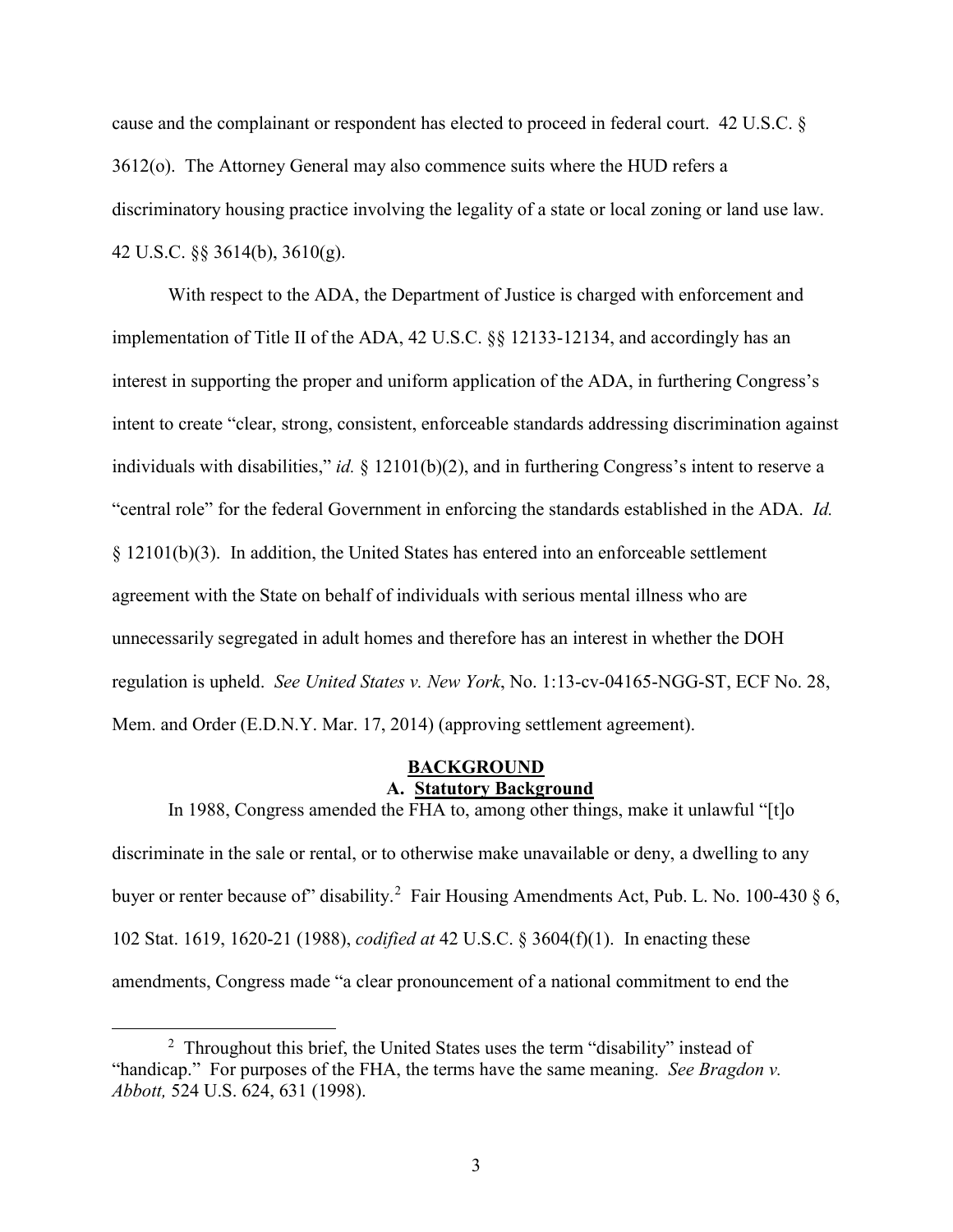unnecessary exclusion of persons with [disabilities] from the American mainstream" and recognized that "[t]he right to be free from housing discrimination is essential to the goal of independent living." H.R. Rep. No. 100-711, at 18 (1988), *as reprinted in* 1988 U.S.C.C.A.N. 2173, 2179; *accord Step by Step, Inc. v. City of Ogdensburg*, 176 F. Supp. 3d 112, 135 (N.D.N.Y. 2016); *Support Ministries for Persons with AIDS v. Vill. of Waterford*, 808 F. Supp. 120, 130 (N.D.N.Y. 1992). The amendments "responded to a recognized prejudice against those with [disabilities] '[who] have been excluded because of stereotypes about their capacity to live safely and independently.'" *Groome Res. Ltd. v. Parish of Jefferson*, 234 F.3d 192, 201 (5th Cir. 2000) (quoting H.R. Rep. No. 100-711, at 18, 1988 U.S.C.C.A.N. at 2179) (first bracket added; second in original). Thus, for example, Congress expressly intended for the amendments to apply to zoning and land use laws that were "used to restrict the ability of individuals with [disabilities] to live in communities." *Id.* (quoting H.R. Rep. No. 100-711, at 24, 1988 U.S.C.C.A.N. at 2185) (brackets added).

In 1990, Congress enacted the ADA "to provide a clear and comprehensive national mandate for the elimination of discrimination against individuals with disabilities." 42 U.S.C. § 12101(b)(1). In so doing, Congress again recognized that "historically, society has tended to isolate and segregate individuals with disabilities, and despite some improvements, such forms of discrimination against individuals with disabilities continue to be a serious and pervasive social problem." *Id.* § 12101(a)(2).

Title II of the ADA prohibits discrimination against persons with disabilities by state and local governments. *Id.* § 12132. In 1999, in *Olmstead v. L.C.*, the Supreme Court held that the failure by States to serve individuals with disabilities in community, as opposed to institutional, settings in certain circumstances constitutes discrimination on the basis of disability, in violation

4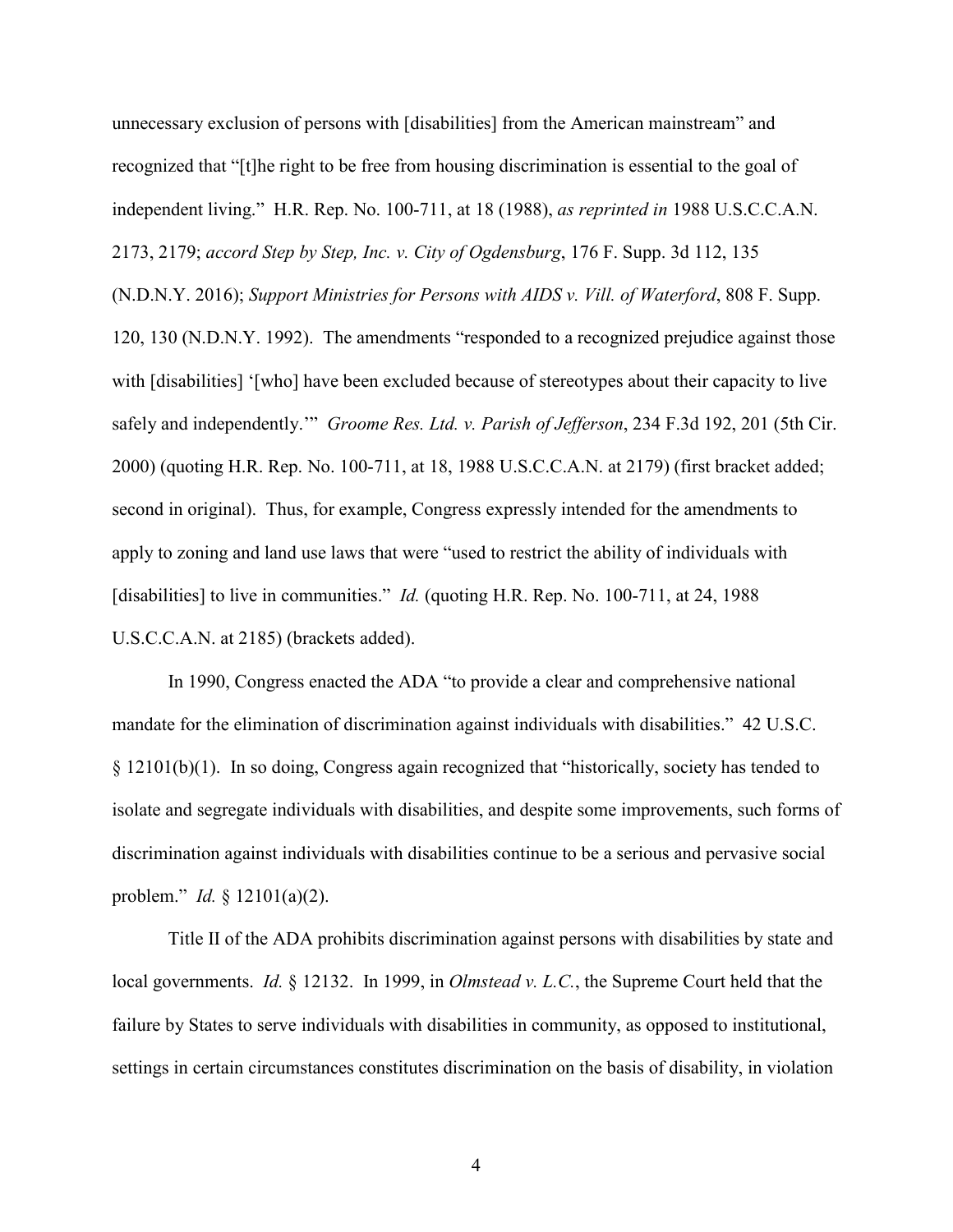of Title II. 527 U.S. 581, 587 (1999).<sup>[3](#page-6-1)</sup> The Court's reasoning included two key findings: first, that "institutional placement of persons who can handle and benefit from community settings perpetuates unwarranted assumptions that persons so isolated are incapable or unworthy of participating in community life," and, second, that "confinement in an institution severely diminishes the everyday life activities of individuals, including family relations, social contacts, work options, economic independence, educational advancement, and cultural enrichment." *Id.* at 600-01.

## **B. Adult Homes and the DAI Lawsuit**

<span id="page-6-0"></span>In 2003, Disability Advocates, Inc. ("DAI")<sup>[4](#page-6-2)</sup> filed suit against New York state agencies and officials on behalf of approximately 4,300 persons with serious mental illness who resided in, or were at risk of entering, large "adult homes" in New York City. *See Disability Advocates, Inc. v. Paterson*, 653 F. Supp. 2d 184, 187 (E.D.N.Y. 2009) ("*DAI*"), *vacated on other grounds sub nom.*, *Disability Advocates, Inc. v. N.Y. Coal. for Quality Assisted Living*, 675 F.3d 149, 162 (2d Cir. 2012). Adult homes are "privately-owned, for-profit facilities" that are "licensed by the State and authorized to provide long-term residential care, room, board, housekeeping, personal care, and supervision" to residents. *See id.* at 193. By regulation, they are designated to serve persons with disabilities, specifically "adults who … by reason of physical or other limitations associated with age, physical or mental disabilities or other factors, unable or substantially

<span id="page-6-1"></span> $\overline{\phantom{a}}$  3  $3$  Specifically, the Court held that community placement is required when "community" placement is appropriate, the transfer from institutional care to a less restrictive setting is not opposed by the affected individual, and the placement can be reasonably accommodated, taking into account the resources available to the State and the needs of others with" disabilities. *Id.*

<span id="page-6-2"></span><sup>&</sup>lt;sup>4</sup> DAI, which is now known as Disability Rights New York, is a protection and advocacy organization for persons with disabilities. *See* 42 U.S.C. §§ 10801-10807.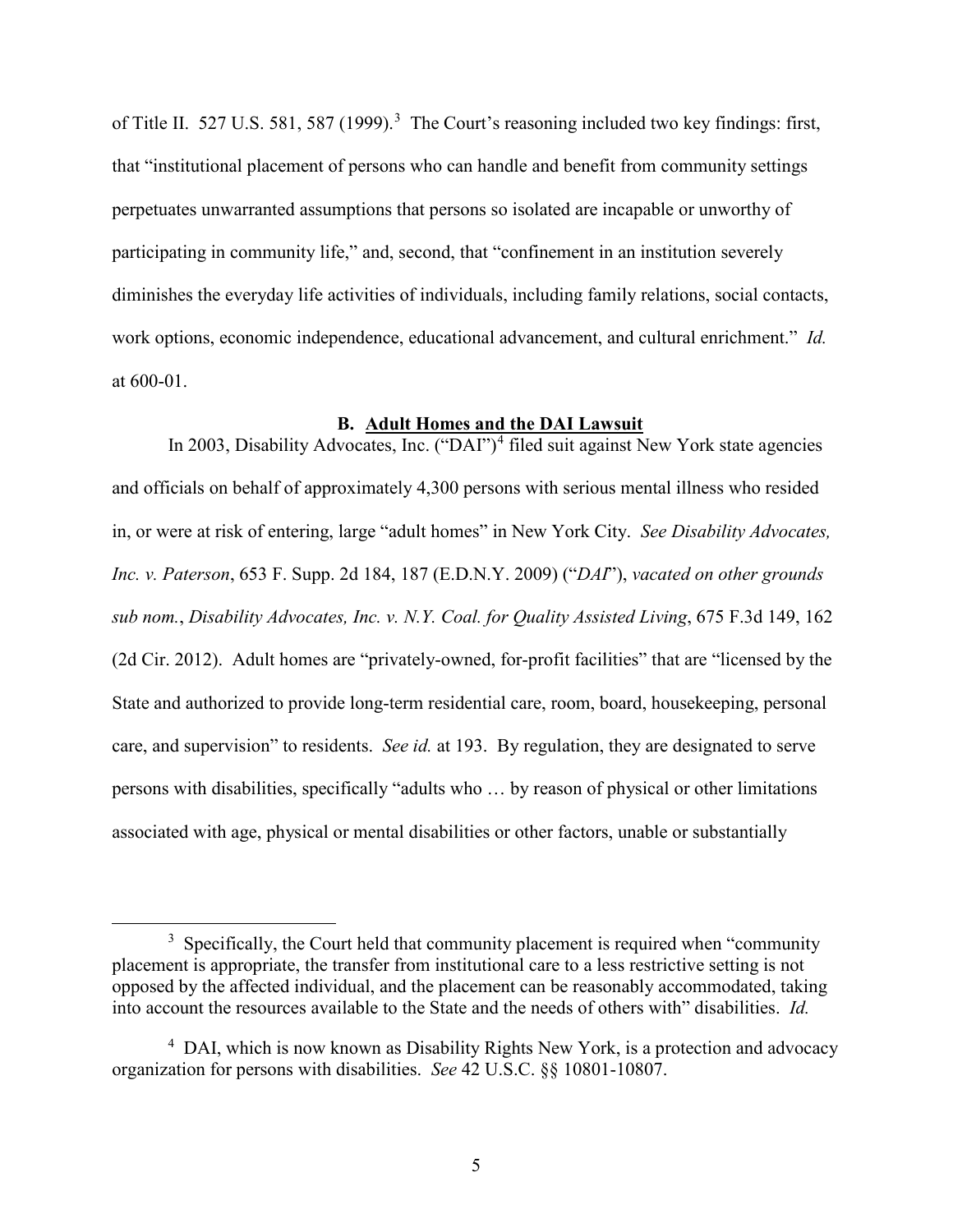unable to live independently." N.Y. Comp. Codes R. & Regs. tit. 18,  $\S$  48[5](#page-7-0).2(a).<sup>5</sup> Originally designed to serve "the frail elderly," adult homes began serving persons with serious mental illness due in large part to the State's failure to develop community mental health services. *DAI*, 653 F. Supp. 2d at 197-98.

In its lawsuit, DAI alleged that the State, in administering its mental health services system, violated Title II of the ADA and *Olmstead* by failing to serve adult home residents with serious mental illness "in the most integrated setting appropriate to their needs," namely, "a setting that enables individuals to interact with non-disabled persons to the fullest extent possible." *Id.* (quoting 28 C.F.R. § 35.130(d) & 28 C.F.R. pt. 35 app. A). In 2009, following a five-week trial, the district court entered judgment for DAI, finding unequivocally that "[t]he adult homes at issue are institutions that segregate residents from the community and impede residents' interactions with people who do not have disabilities." *Id.*

Specifically, the court found that adult homes were "designed to manage and control large numbers of people by eliminating choice and personal autonomy, establishing inflexible routines for the convenience of staff, restricting access, implementing measures which maximize efficiency, and penalizing residents who break the rules." *Id.* at 199 (citing Plaintiff's expert report) (internal quotation marks and alterations omitted). As such, adult homes did not promote the rehabilitation or recovery of individuals with serious mental illness and "impede residents' community integration." *Id*. at 197, 202. The court noted that even the State itself recognized that adult homes were "de facto mental institutions" that were not "desirable" and would not "promote people's recovery and integration and full social inclusion." *Id.* at 197-98. The court

<span id="page-7-0"></span> $\frac{1}{5}$  This regulation governs "adult care facilities," of which adult homes are a subset. *See* N.Y. Comp. Codes R. & Regs. tit. 18, § 485.2(b).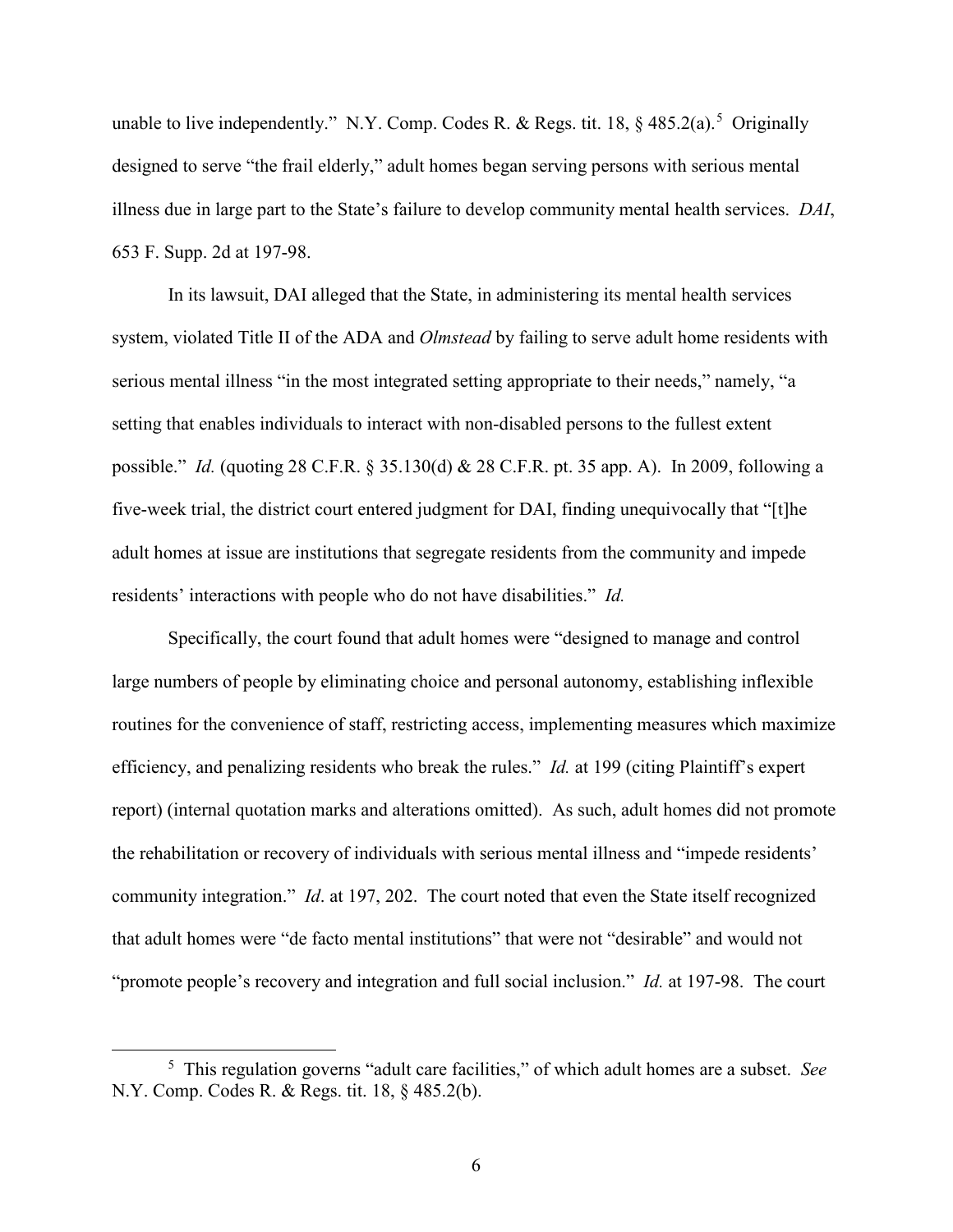likewise found that "virtually all" residents of the adult homes at issue "are qualified to receive services in 'supported housing,' a far more integrated setting in which individuals with serious mental illness live in apartments scattered throughout the community and receive flexible support services as needed." *Id.* at 188.

In 2013, the district court in *DAI* approved a settlement agreement in two subsequent, substantively identical lawsuits filed against the State by the United States and a plaintiff class of adult home residents under the ADA.<sup>[6](#page-8-1)</sup> See generally Stipulation & Order of Settlement (Settlement Agreement), *United States v. New York*, No. 1:13-cv-4165, ECF No. 74 (E.D.N.Y. July 23, 2013).<sup>[7](#page-8-2)</sup> The Settlement Agreement requires the State to provide integrated housing and community-based services to all eligible individuals with serious mental illness who wish to move out of adult homes, among other relief. *See id.* § E.2; 2d Am. Stip. and Order of Settlement, *United States v. New York*, No. 1:13-cv-4165, ECF No. 112 (E.D.N.Y. May 18, 2017).

### **C. The Challenged Regulation**

<span id="page-8-0"></span>In August and October 2012, OMH issued Clinical Advisories finding that "transitional

adult homes"—*i.e*., homes with eighty or more beds in which over 25 percent of residents have

<span id="page-8-1"></span> $\overline{\phantom{0}}$  This lawsuit and settlement followed the Second Circuit's opinion vacating the *DAI* judgment on grounds that DAI lacked standing to bring the original action and the United States' intervention did not cure this defect. *Disability Advocates, Inc. v. N.Y. Coal. for Quality Assisted Living*, 675 F.3d at 159-61. In so ruling, however, the Court of Appeals was "mindful of the possibility that this litigation will continue, inasmuch as the United States—whose standing is not disputed—has represented that, in the event of a dismissal on the basis of standing, it would re-file the action and submit the same evidence at a subsequent trial." *Id.* at 162.

<span id="page-8-2"></span> $7$  The original 2013 court-ordered settlement was amended by a Second Amended Stipulation and Order of Settlement in May 2017. 2d Am. Stip. and Order of Settlement, *United States v. New York*, No. 1:13-cv-4165, ECF No. 112 (E.D.N.Y. May 18, 2017), and supplemented by the Supplement to the Second Amended Stipulation and Order of Settlement, executed in March 2018. Suppl. to 2d Am. Stip. and Order of Settlement, *United States v. New York*, No. 1:13-cv-4165, ECF No. 141-1 (E.D.N.Y. Mar. 12, 2018).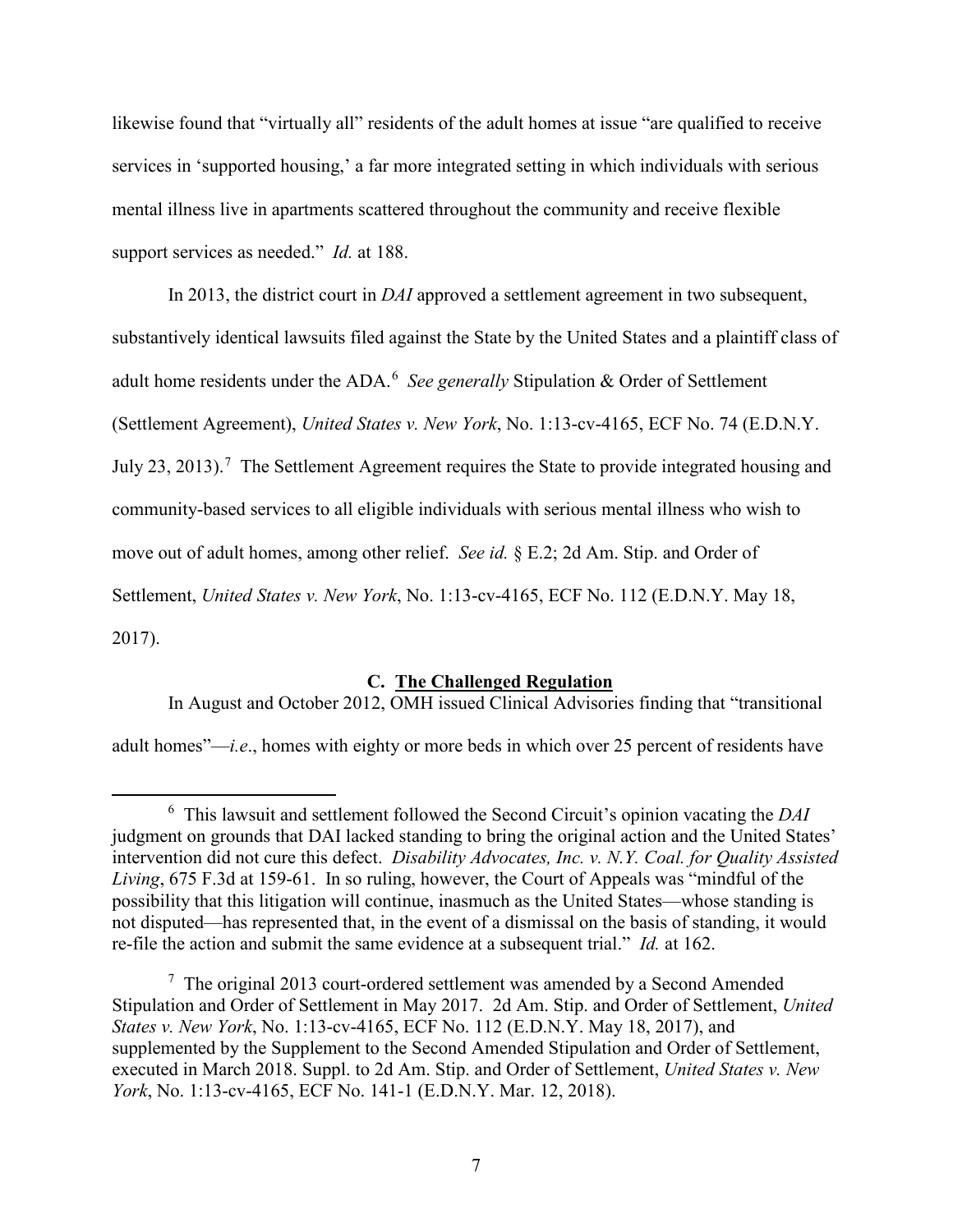serious mental illness (*see* N.Y. Comp. Codes R. & Regs. tit. 18, § 487.13(b)(1))—"are not clinically appropriate settings for the significant number of persons with serious mental illness who reside in such settings, nor are they conducive to the rehabilitation or recovery of such persons." N.Y. State OMH Clinical Advisory (Aug. 8, 2012), *available at* http://www.omh.ny.gov/omhweb/advisories/; N.Y. State Office of Mental Health, Update – Clinical Advisory Regarding Adult Homes Previously Issued to Psychiatric Inpatient Programs on August 8, 2012 (Oct. 1, 2012), *available at* http://www.omh.ny.gov/omhweb/advisories/. These Advisories were consistent with the district court's 2009 findings in *DAI*. *See* 653 F. Supp. 2d at 214 (finding that adult homes foster "learned helplessness" because "the skills of community living are eroded by the routines of institutional life.") (quoting OMH Commissioner testimony to Legislature).

On January 16, 2013, based on these advisories, DOH issued the licensing regulation at issue here, which states that transitional adult homes must limit their residents with serious mental illness to 25 percent of the home's overall population. N.Y. Comp. Codes R. & Regs. tit. 18, § 487.4(d). In 2019, DOH added a waiver provision to this regulation that allows for the readmission of former transitional adult home residents notwithstanding the 25 percent limit on residents with serious mental illness. *Id.* § 487.4(e)(3)(ii). Respondents state that DOH has generally granted all waiver requests made on behalf of former transitional adult home residents. Resp't's Mem. at 16.

The Court in the *DAI* case has noted the importance of the DOH regulation to achieving the goals of the 2013 settlement agreement benefitting adult home residents and remedying the State's ADA discrimination:

The Regulations limit the admission of individuals with serious mental illness into adult homes whose mental health census is 25 percent or more. If the Regulations

8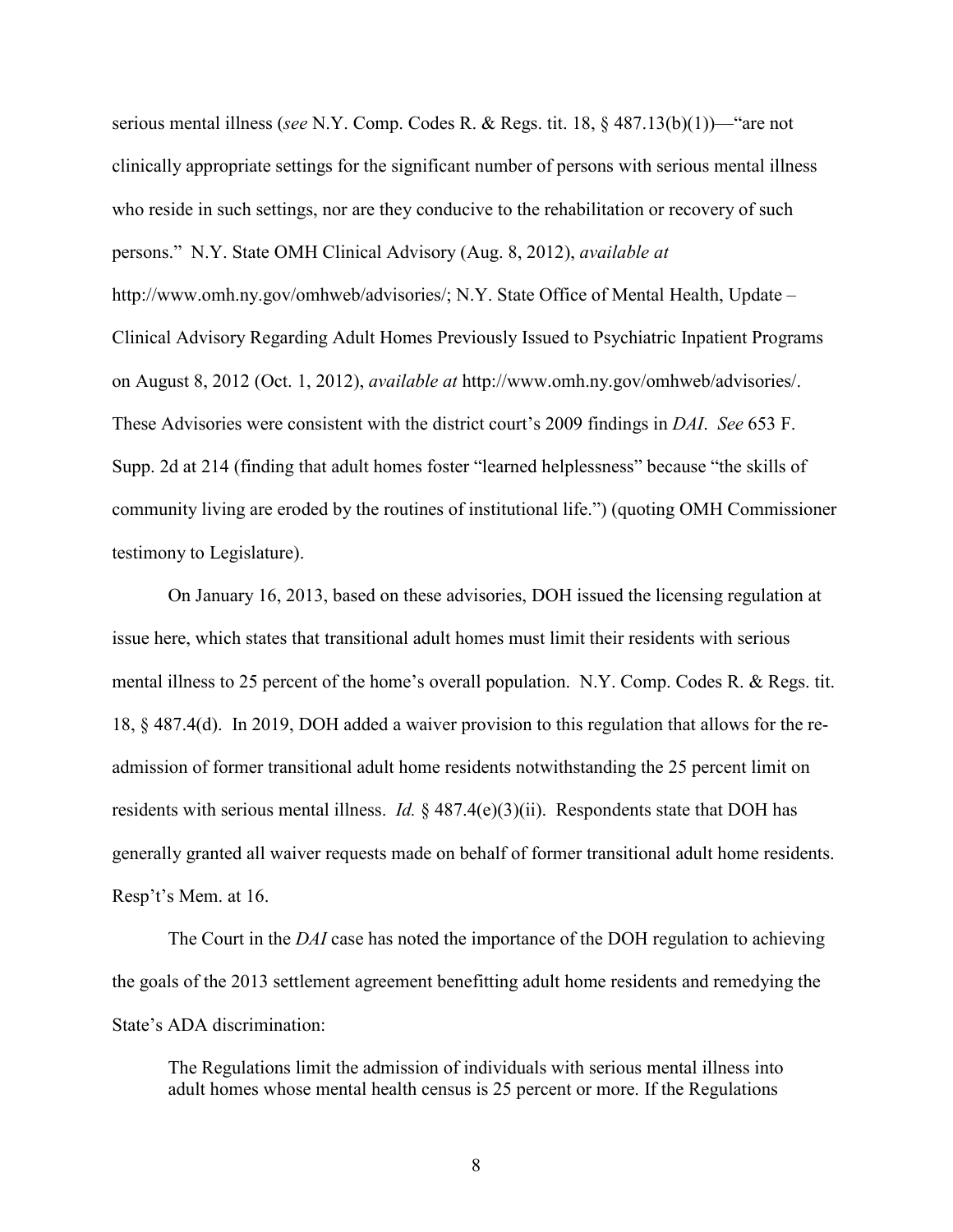are eliminated, it will open the front doors of the adult homes to individuals with serious mental illness. Without some mechanism for limiting admissions or quickly transitioning individuals who are willing and able to move into supported housing, the adult homes could easily revert to being warehouses for individuals with serious mental illness.

*United States v. New York*, No. 1:13-CV-4165, 2017 WL 2616959, at \*1 n. 3 (E.D.N.Y.

June 15, 2017).

## **D. The Instant Case**

<span id="page-10-0"></span>On May 13 and 14, 2013, Petitioners, a self-styled "unincorporated association" of residents and family members of residents of adult homes; owners of adult homes; and operators of certain adult homes, commenced two separate but largely identical actions, claiming that the DOH regulation violates, *inter alia*, the FHA, 42 U.S.C. §§ 3601-3619, and the ADA. *See e.g.,*  Residents and Families Verified Compl. and Pet., NYSEF No. 1, ¶¶ 6, 284-88. The cases were consolidated in October 2013. Both sides have cross-moved for summary judgment. The United States now respectfully submits this Statement of Interest to address the FHA and ADA issues raised in this action.<sup>[8](#page-10-4)</sup>

## **ARGUMENT**

# <span id="page-10-2"></span><span id="page-10-1"></span>**I. THE DOH REGULATION DOES NOT VIOLATE THE FAIR HOUSING ACT A. Standard for Intentional Discrimination under the FHA**

<span id="page-10-3"></span>The FHA makes it unlawful "[t]o discriminate in the sale or rental, or to otherwise make unavailable or deny, a dwelling to any buyer or renter because of a [disability] of … a person residing in or intending to reside in that dwelling after it is so sold, rented, or made available." 42 U.S.C. § 3604(f)(1)(B). The FHA also prohibits discrimination in the "terms, conditions, and

<span id="page-10-4"></span> <sup>8</sup>  $8\text{ The current action is one of three substantially-identical pending challenges to the$ DOH regulation. The others are *Doe v. Zucker*, No. CV-17-01005 (N.D.N.Y.) and *Oceanview Home for Adults et al. v. Zucker et al*., Index No 906012-16 (Sup. Ct. Albany Cnty.). The Petitioners in those cases share the same counsel. The United States has filed Statements of Interest in those actions as well.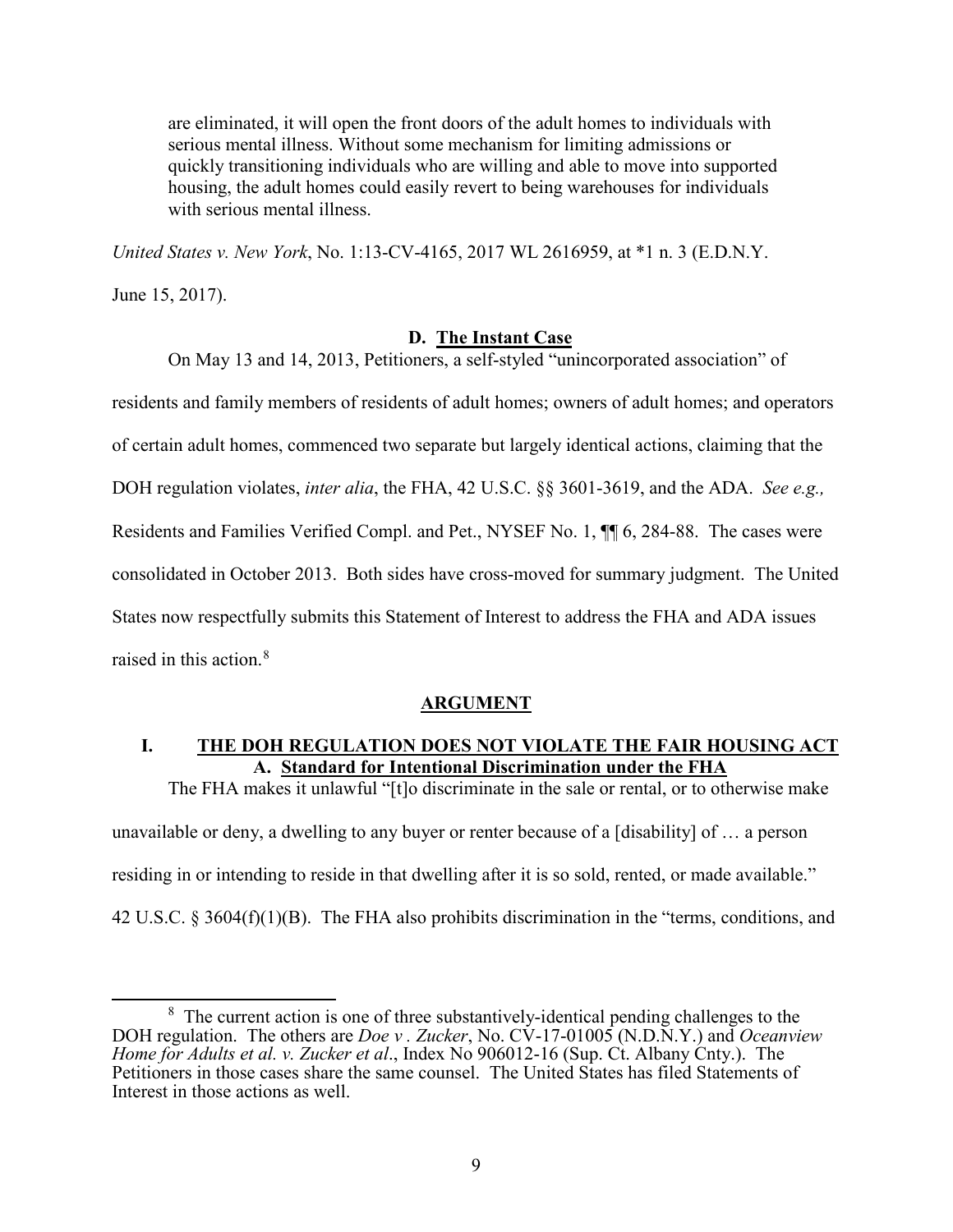privileges of sale or rental of a dwelling, or in the provision of services or facilities in connection with such a dwelling." *Id.*  $\S 3604(f)(2)$ .

A housing restriction that facially discriminates against people with disabilities will pass muster under the FHA upon a showing "(1) that the restriction benefits the protected class or (2) that it responds to legitimate safety concerns raised by the individuals affected rather than being based on stereotypes." *Cmty. House v. City of Boise*, 490 F.3d 1041, 1050 (9th Cir. 2007); *Bangerter v. Orem City Corp.*, 46 F.3d 1491, 1503-04 (10th Cir. 1995); *see also Larkin v. Mich. Dep't of Social Servs.*, 89 F.3d 285, 290 (6th Cir. 1995) ("[I]n order for facially discriminatory statutes to survive a challenge under the [FHA], the defendant must demonstrate that they are warranted by the unique and specific needs and abilities of those handicapped persons to whom the regulations apply."). $9$ 

Accordingly, the FHA's non-discrimination provisions permit housing eligibility to be limited based on type of disability under certain circumstances, even though this may restrict the housing choices of persons with disabilities. For example, HUD FHA regulations expressly allow inquiries into a housing applicant's disability when they are intended "to determine whether an applicant is qualified for a dwelling available only to persons with handicaps or to persons with a particular type of handicap," as well as "to determine whether an applicant for a dwelling is qualified for a priority available to" persons with disabilities.<sup>10</sup> 24 C.F.R. §

<span id="page-11-0"></span> <sup>9</sup>  $9\text{ This is different from the rational-basis review employed by the Eighth Circuit in FHA}$ cases. *See* Resp't's Mem. at 10 (citing *Familystyle of St. Paul, Inc., v. City of St. Paul*, 923 F.2d 91, 94 (8th Cir. 1991)). Other circuits that have considered this question have rejected the use of an equal protection analysis under the FHA. *See Bangerter*, 46 F.3d at 1503; *Cmty. House*, 490 F.3d at 1050. In determining the standard of review under the FHA, the Court should follow the Sixth, Ninth, and Tenth Circuits and decline to apply an equal-protection analysis to the FHA.

<span id="page-11-1"></span><sup>&</sup>lt;sup>10</sup> HUD is "the agency primarily charged with the [FHA's] implementation and regulation," and "the Court ordinarily defers to an administering agency's reasonable statutory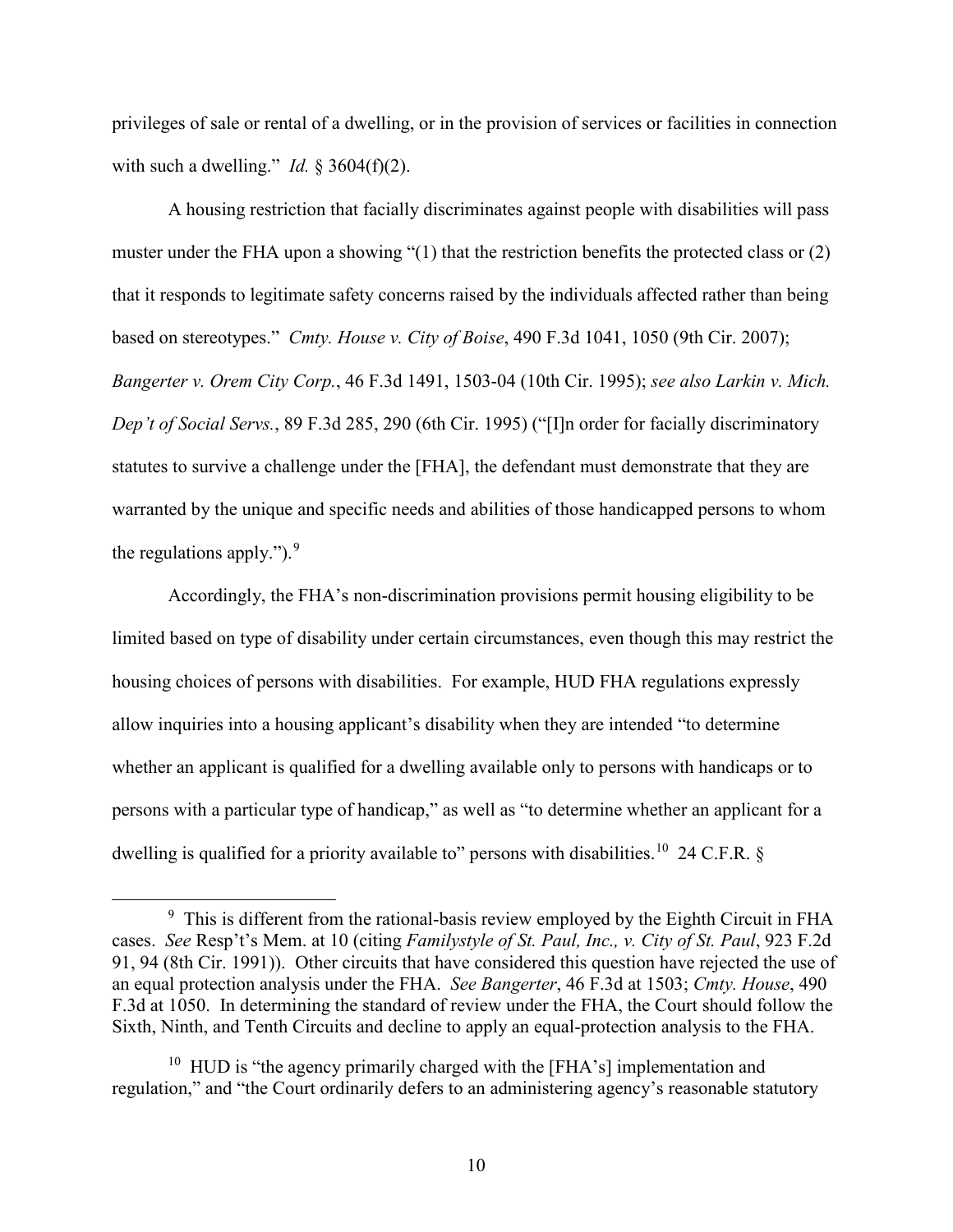$100.202(c)(2)-(3)$ . This reflects a recognition by HUD that, for example, group homes that are designated to serve only people with specific types of disabilities, such as intellectual disabilities or serious mental illness, are permissible under the FHA even though residency in such homes is restricted based on disability.

# <span id="page-12-0"></span>**B. The DOH Regulation Permissibly Governs the Types of Settings in Which the State Provides Mental Health Services**

Unlike a restriction on the sale or leasing of a dwelling, or a zoning or land use provision that governs where housing for persons with disabilities may be located, the DOH regulation forms part of the State's licensing scheme for health care facilities. By their nature, these facilities are restricted to persons with specific types of disabilities or conditions. *See*, *e.g.*, 42 U.S.C. § 1396d(d) (under Medicaid, an "intermediate care facility for [individuals with intellectual disabilities]" is defined as "an institution (or a distinct part thereof) for [individuals with intellectual disabilities] or persons with related conditions . . . ."). Such licensing regulations, in turn, help determine the structure of the State's disability services system and the types of settings in which individuals will receive services.

As such, the DOH regulation at issue in this case does not "deny" or "make unavailable" housing on the basis of disability, any more than would a decision by the State that limits inpatient or institutional care altogether as part of its disability services system.<sup>[11](#page-12-1)</sup> Instead, the

 $\overline{a}$ 

interpretation[.]" *Meyer v. Holley*, 537 U.S. 280, 281 (2003).

<span id="page-12-1"></span> $11$  For example, as of 2017, 16 states and the District of Columbia had closed all of their publicly-owned residential institutions for persons with intellectual disabilities, and two states— Oregon and Michigan—additionally did not provide services to anyone in privately-operated Intermediate Care Facilities for persons with intellectual disabilities. Univ. of Minn., Residential Information Systems Project, *In-Home and Residential Long-Term Supports and Services for Persons with Intellectual or Developmental Disabilities: Status and Trends Through 2017* 55, 108 (June 2020), *available at:* https://ici-s.umn.edu/files/aCHyYaFjMi/risp\_2017.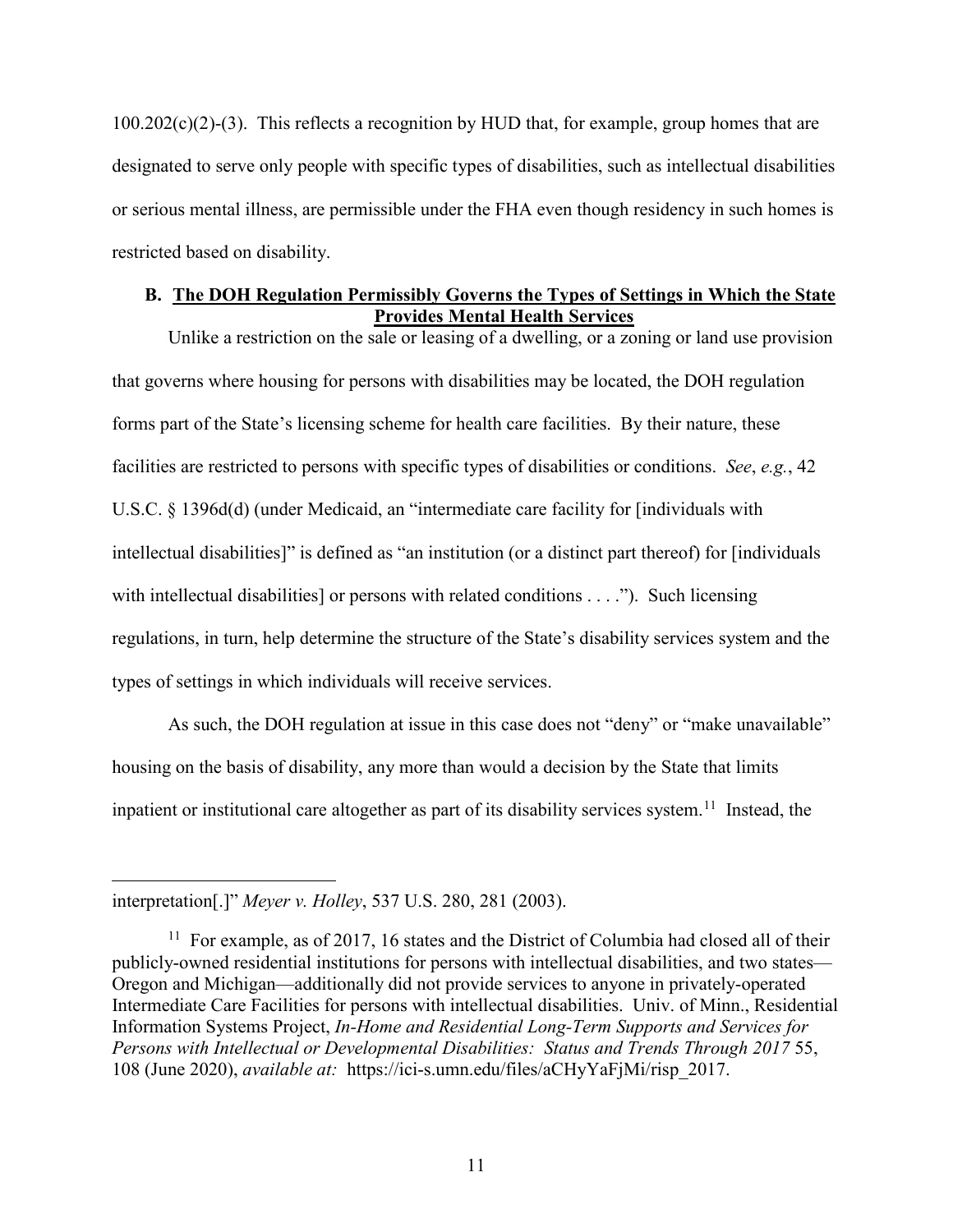DOH regulation reflects the State's decision not to provide mental health services in a setting namely, a congregate residential facility in which a large number of residents have serious mental illness—that the State has determined is, as a general matter, clinically and therapeutically ineffective for persons with serious mental illness (and which the *DAI* court has held violates the ADA and *Olmstead*).<sup>12</sup> While this will sometimes mean that certain individuals cannot access services in the residential setting of their choosing, such limits are a common and routine aspect of State disability services, which are subject to conditions and limitations on how they are structured and funded.<sup>13</sup> Here, however, the DOH regulation does not govern or impact where housing for persons with disabilities may be located, but instead the types of services and settings the State determined it would provide.<sup>[14](#page-13-2)</sup>

<span id="page-13-1"></span><sup>13</sup> For example, federal Medicaid law prohibits States from paying for services provided to individuals ages 21-65 in an "institution for mental diseases." 42 U.S.C.  $\S$  1396d(a)(B); *accord Va. Dep't of Med. Assistance Servs. v. U.S. Dep't of Health & Human Servs.*, 678 F.3d 918, 919-20 (D.C. Cir. 2012). These institutions have more than 16 beds and are "primarily engaged in providing diagnosis, treatment, or care of persons with mental diseases." 42 U.S.C. § 1396d(i).

<span id="page-13-2"></span> $14$  In this regard, the DOH regulation is different from spacing requirements that restrict the location of housing for persons with disabilities within residential communities, which often operate to prevent the establishment of small group homes necessary to facilitate implementation of *Olmstead*. Although such provisions may violate the FHA, HUD and the U.S. Department of

<span id="page-13-0"></span> <sup>12</sup> For this reason, Petitioners' reliance on *United States v. Starrett City Associates*, 840 F.2d 1096 (2d Cir. 1988) (*see* Residents and Families Pet'rs' Mem. at 10-11; Empire Pet'rs' Mem. at 18-19) is misplaced. *Starrett City* invalidated leasing restrictions that were based on the race of applicants who otherwise qualified for rental housing. By contrast, the DOH regulation forms part of the State's licensing and regulatory scheme for long-term health care for people with disabilities. In administering this system of care, the State may regulate admission to long term care facilities to ensure that recipients of mental health care receive clinically appropriate care in appropriate settings. Indeed, HUD has recognized that the FHA does not prohibit the designation of housing (such as group homes) for individuals with particular disabilities, diagnoses, or conditions. *See* 24 C.F.R. § 100.202(c)(2)-(3).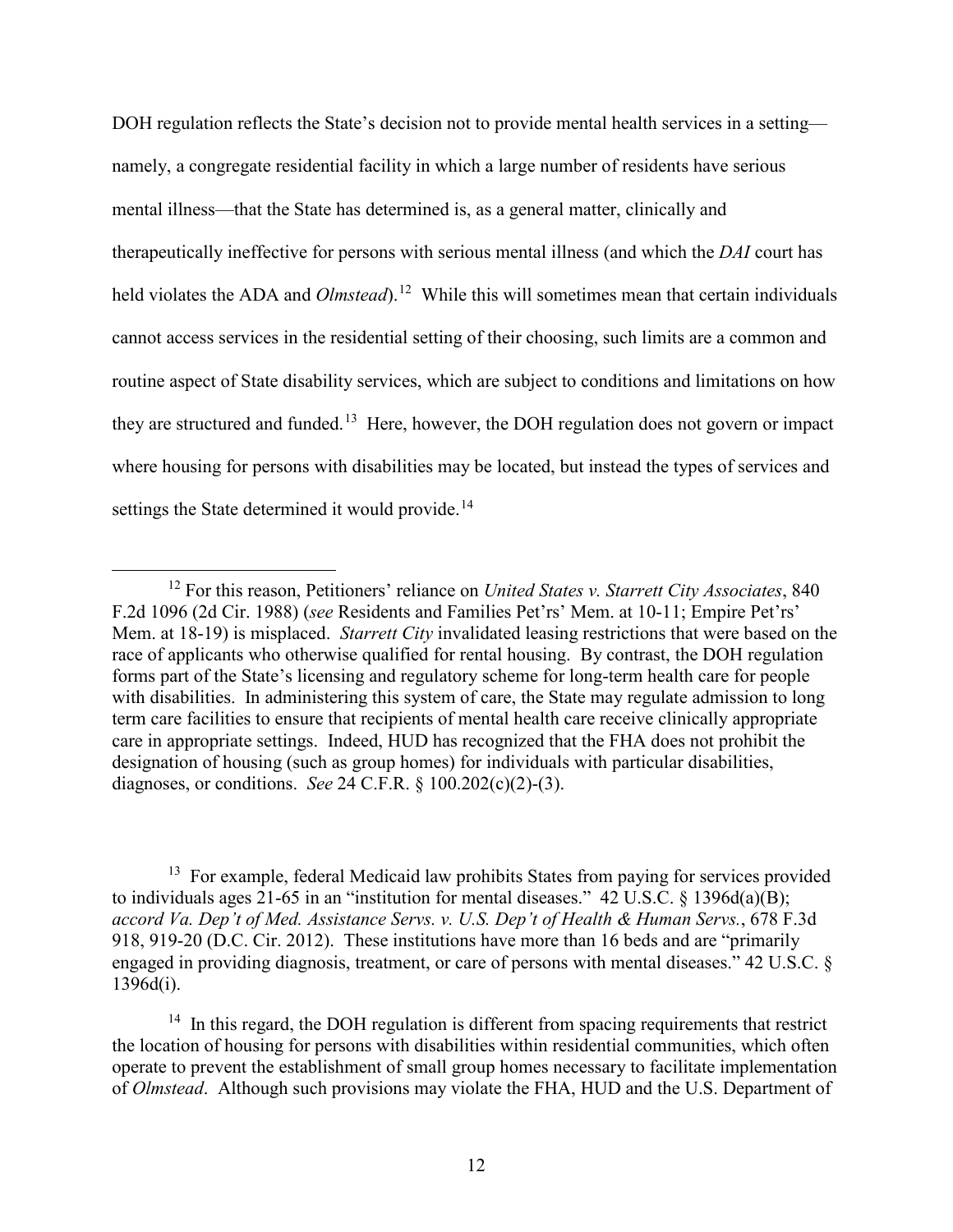Even if the State's limit on admissions of persons with serious mental illness to adult homes could be considered facially discriminatory, the DOH regulation would not violate the FHA. First, adult homes are unquestionably designated as facilities providing long term residential care for persons with disabilities, and the State may permissibly limit or prioritize admission to individuals with certain disabilities that the facility is designed to serve. *See* 24 C.F.R. § 100.202(c)(2)-(3). Second, the DOH regulation operates to benefit people with disabilities and is "tailored to particularized concerns" about adult home residents. *See Bangerter*, 46 F.3d at 1503. Just as the State could limit admission to facilities that were found to have dangerous living conditions or inadequate supervision and care without contravening the FHA, it may similarly ensure that mental health services are not being provided in congregate facilities that have been found by both the State and the district court in *DAI* to be segregated, in contravention of the State's obligations under the ADA and *Olmstead*, and therapeutically harmful. *See* HUD/DOJ Joint Land Use Statement at 13 (FHA permits states to adopt standards that are "reasonable, individualized, and specifically tailored to enable individuals with disabilities to live and interact with individuals without disabilities to the fullest extent possible."). And while Petitioner argues that certain individuals have benefitted from adult home placements, the DOH regulation does not ban all such admissions, but limits them to one-quarter of an adult home's population and also allows for individual waivers. Finally, it cannot be said that the DOH regulation—which presumes that most persons with serious mental illness are

 $\overline{a}$ 

Justice have also noted that "[s]ometimes compliance with the integration mandate of the ADA and *Olmstead* requires government agencies responsible for licensing or providing housing for persons with disabilities to consider the location of other group homes when determining what housing will best meet the needs of the person being served."Joint Statement of the Dep't of Hous. and Urban Dev. and the Dep't of Justice: State and Local Land Use Laws and Practices and the Application of the Fair Housing Act ("HUD/DOJ Joint Land Use Statement") 12 (Nov. 10, 2016), *available at:* https://www.justice.gov/opa/file/912366/download.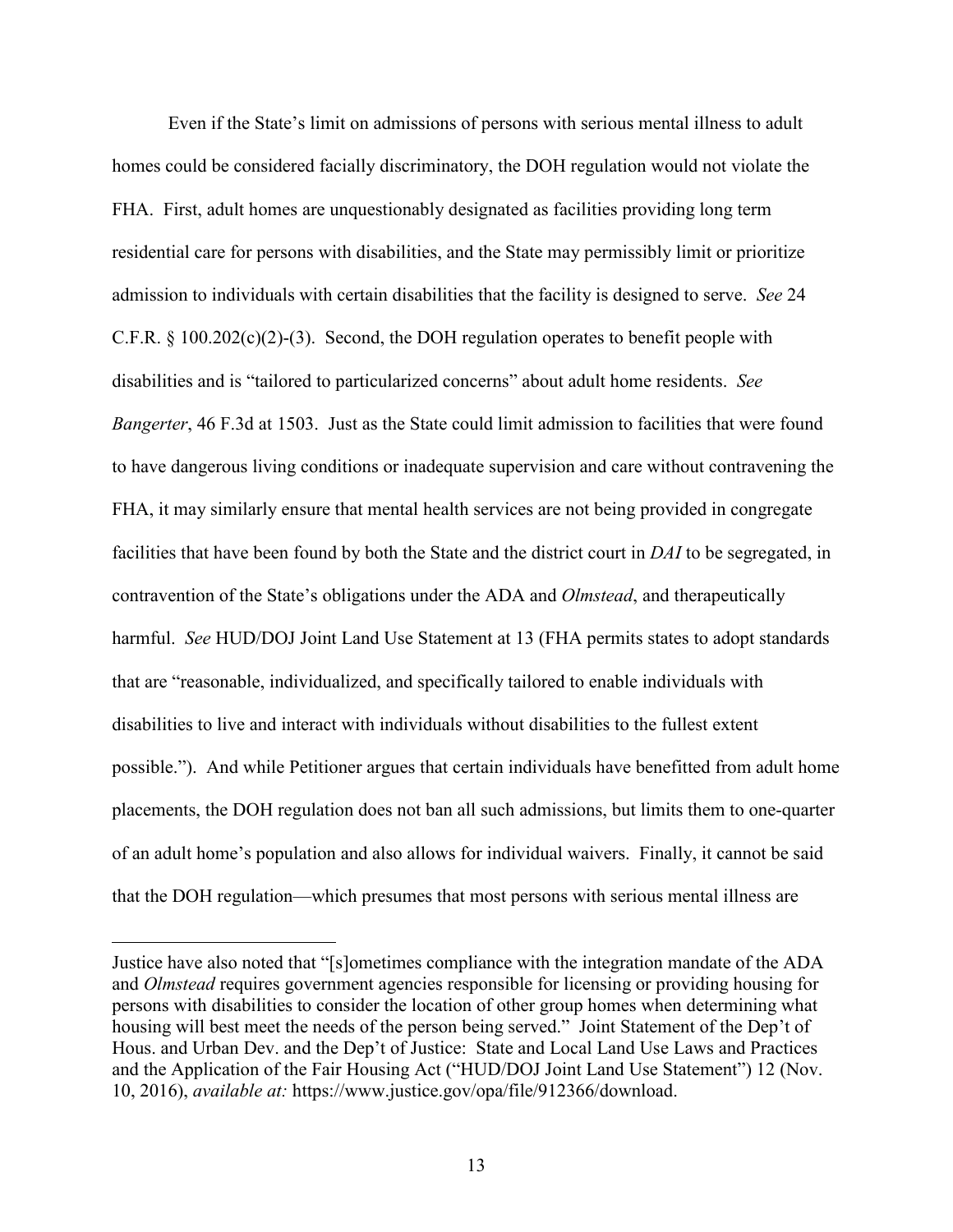capable of being served in the community—is "based on blanket stereotypes" or negative perceptions of persons with disabilities. *See Bangerter*, 46 F.3d at 1503.

# **THE DOH REGULATION DOES NOT VIOLATE THE AMERICANS WITH DISABILITIES ACT**

### *A. Standard for Discrimination under the ADA*

The ADA prohibits states and local entities from discriminating against individuals with disabilities. 42 U.S.C. § 12132. One form of discrimination prohibited by the ADA is unnecessary segregation. *Olmstead*, 527 U.S. at 587. Accordingly, states must administer their services for people with disabilities in the most integrated setting appropriate to the needs of qualified persons with disabilities. *Id.*; 28 C.F.R. § 35.130(d). The most integrated setting is a setting that enables individuals with disabilities to interact with nondisabled persons to the fullest extent possible. 28 C.F.R. Part 35, App. B, at 711 (2020).

*B. The DOH Regulation Governs the Type of Settings in which to Provide Services to Individuals with Serious Mental Illness Consistent with the ADA*

The DOH regulation advances the State's responsibility under the ADA to operate its system of mental health services in the most integrated setting appropriate to the needs of individuals with SMI. In 2009, the U.S. District Court for the Eastern District of New York found that the State violated the ADA's integration mandate by relying on institutional adult homes, including the transitional adult homes, as settings in which to serve individuals with SMI. *DAI*, 653 F. Supp. 2d at 187. Under the subsequent consent decree between the parties, the State committed to remedy this discrimination by providing its mental health services to individuals with SMI in community-based settings, instead of institutional adult homes. The DOH regulation at issue reflects the State's decision not to provide its mental health services in settings that isolate individuals with SMI from their communities in violation of the ADA. As such, the regulation furthers the ADA's integration requirement.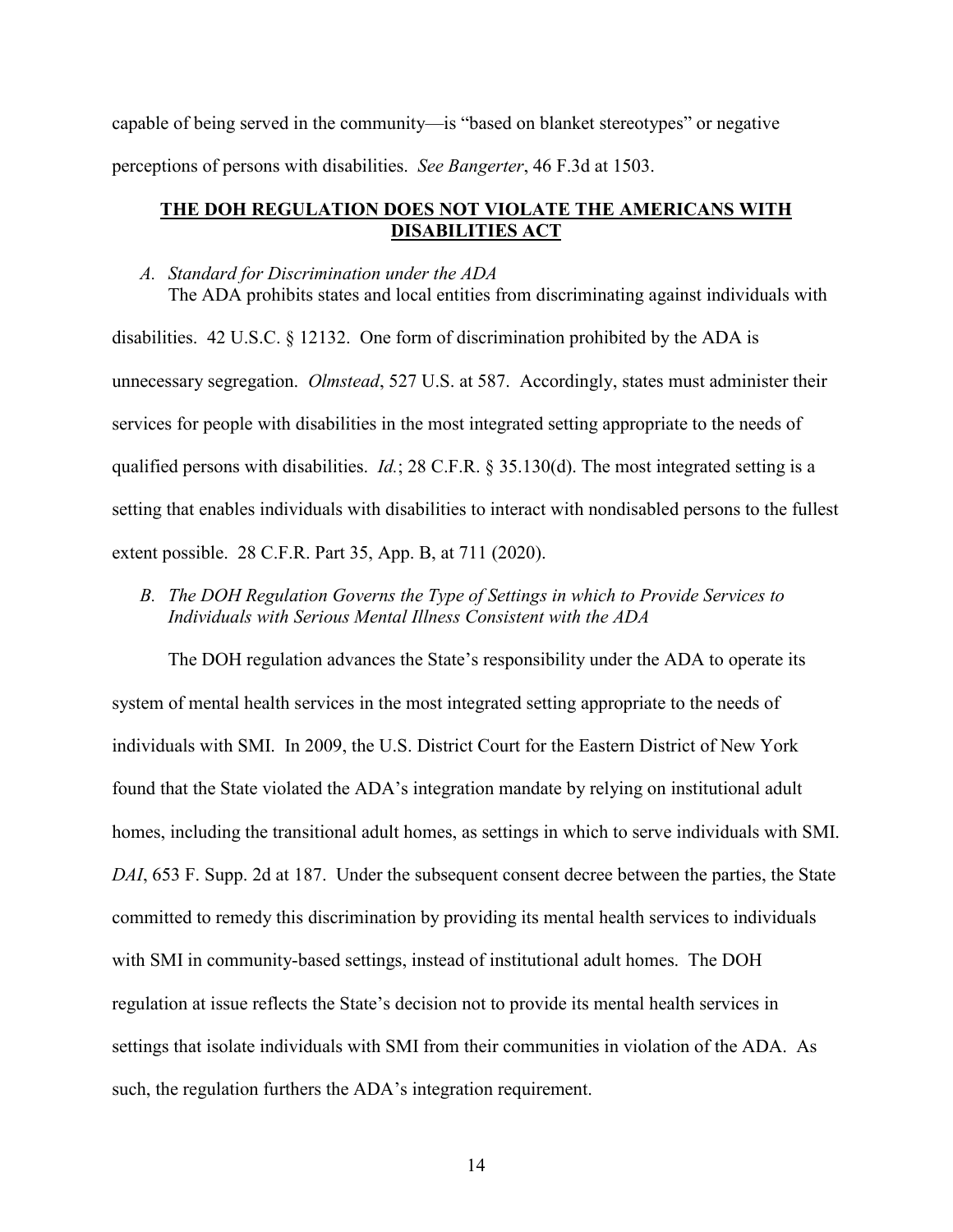The Petitioners argue that the DOH regulation is "antithetical to *Olmstead*" because it limits the ability of individuals with serious mental illness to receive services in the transitional adult homes. *See* Empire Pet'rs' Mem. at 18-19; Residents and Families Pet'rs' Mem. at 12-13. But *Olmstead* does not require states to maintain or offer institutional settings for the provision of services. For example, plaintiff-intervenors made similar arguments in *Richard C. v. Houstoun*, 196 F.R.D. 288, 291-292 (W.D. Pa. 1999). There, several Pennsylvania agencies and officials had entered into a settlement agreement under which they agreed to transition residents of a state institution from their facility into community-based treatment programs. *Id*. at 289-90. A group of facility residents and families sought intervention to stay the transition of residents, arguing that *Olmstead* precludes community placement unless (1) such placement is appropriate, (2) the affected persons do not oppose such placement, and (3) the placement can be reasonably accommodated. *Id*. at 292. The court rejected this interpretation. It correctly explained that the Supreme Court in *Olmstead* was considering the circumstances in which the ADA *requires* community placement of institutionalized persons with disabilities, and that it does not logically follow that the ADA requires institutionalization if any of the three *Olmstead* criteria are not met. *Id*. Numerous other courts have agreed. *See Richard S. v. Dep't of Dev. Servs.*, No. SA CV 97- 219-GLT(ANx), 2000 WL 35944246, at \*3 (C.D. Cal. Mar. 27, 2000) ("It does not follow from Olmstead that . . . a premature discharge into the community is [] ADA discrimination based on disability. There is no ADA provision that providing community placement is [] discrimination.") (emphasis in original); *Ill. League of Advocates for Dev. Disabled v. Quinn*, No. 13-C-1300, 2013 WL 3168758, at \*5 (N.D. Ill. June 20, 2013); *Sciarrillo v. Christie,* No. 13–03478, 2013 WL 6586569, \*4 (D. N.J. 2013) ("This Court will therefore join the numerous other federal courts [that] have rejected similar 'obverse Olmstead' arguments in circumstances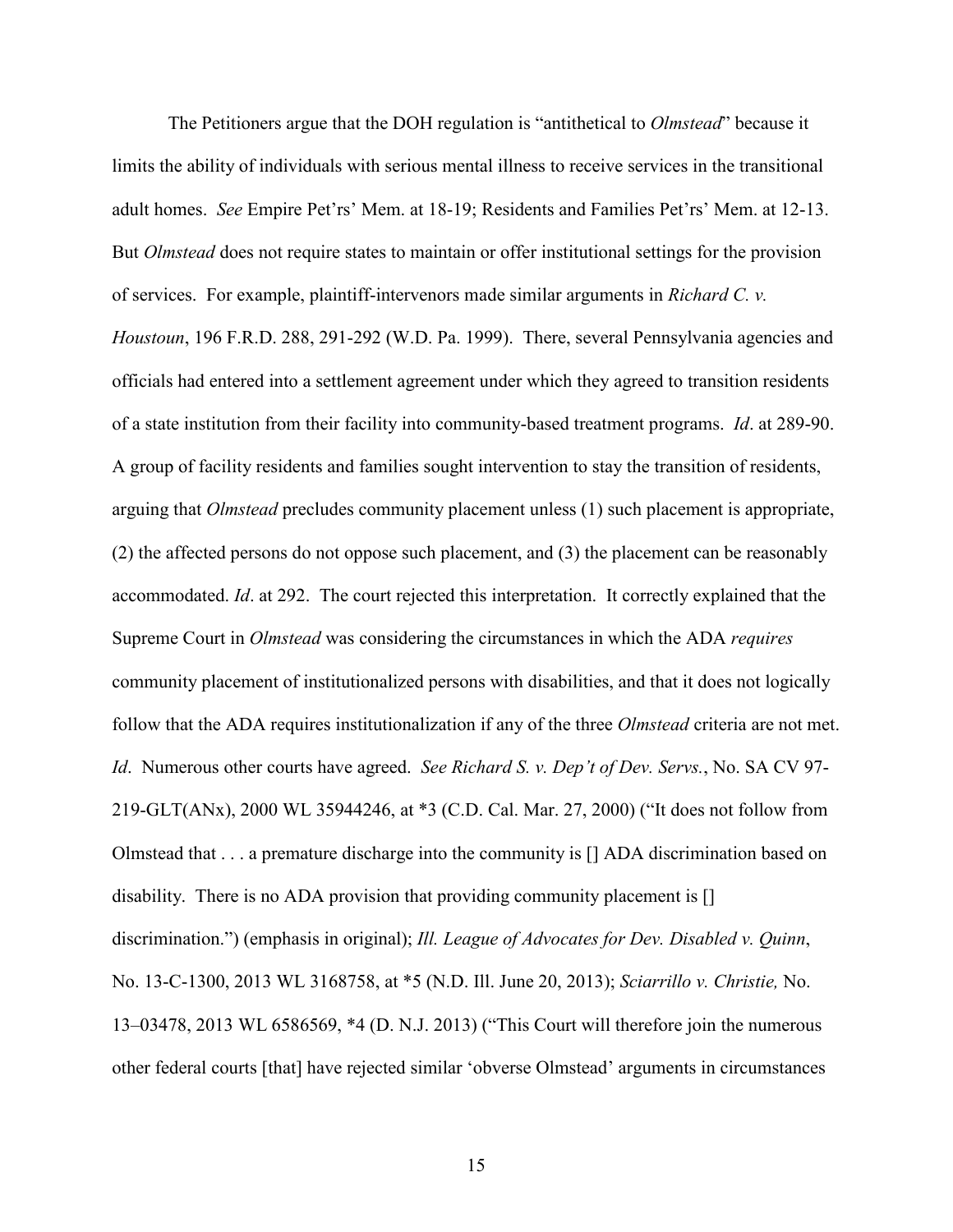where a State has decided to close treatment facilities for the developmentally disabled or relocate such disabled individuals to community settings."); *cf. Ricci v. Patrick*, 544 F.3d 8, 17- 18 n.8, 21 (1st Cir. 2008) (recognizing a state's ability to close institutions, particularly when "allocating its resources to ensure equitable treatment of its citizens," and noting the ADA's preference for community integration under the *Olmstead* decision); *United States v. Tennessee*, 143 F. App'x 656, 661 n.3 (6th Cir. 2005) (acknowledging a state's ability to close an institution for individuals with intellectual disabilities).

Like the closure and downsizing of institutions in the above cases, the DOH regulation limiting admission of prospective residents to transitional adult homes does not violate the ADA or *Olmstead*. While states must provide services in integrated settings where the three *Olmstead*  criteria are met, it does not follow that they must maintain or provide particular institutional settings where those criteria are not satisfied.

## **CONCLUSION**

<span id="page-17-0"></span>For the reasons stated above, the United States respectfully requests that the Court hold that the DOH regulation does not violate the Fair Housing Act or the Americans with Disabilities Act, consistent with the legal analysis set forth above.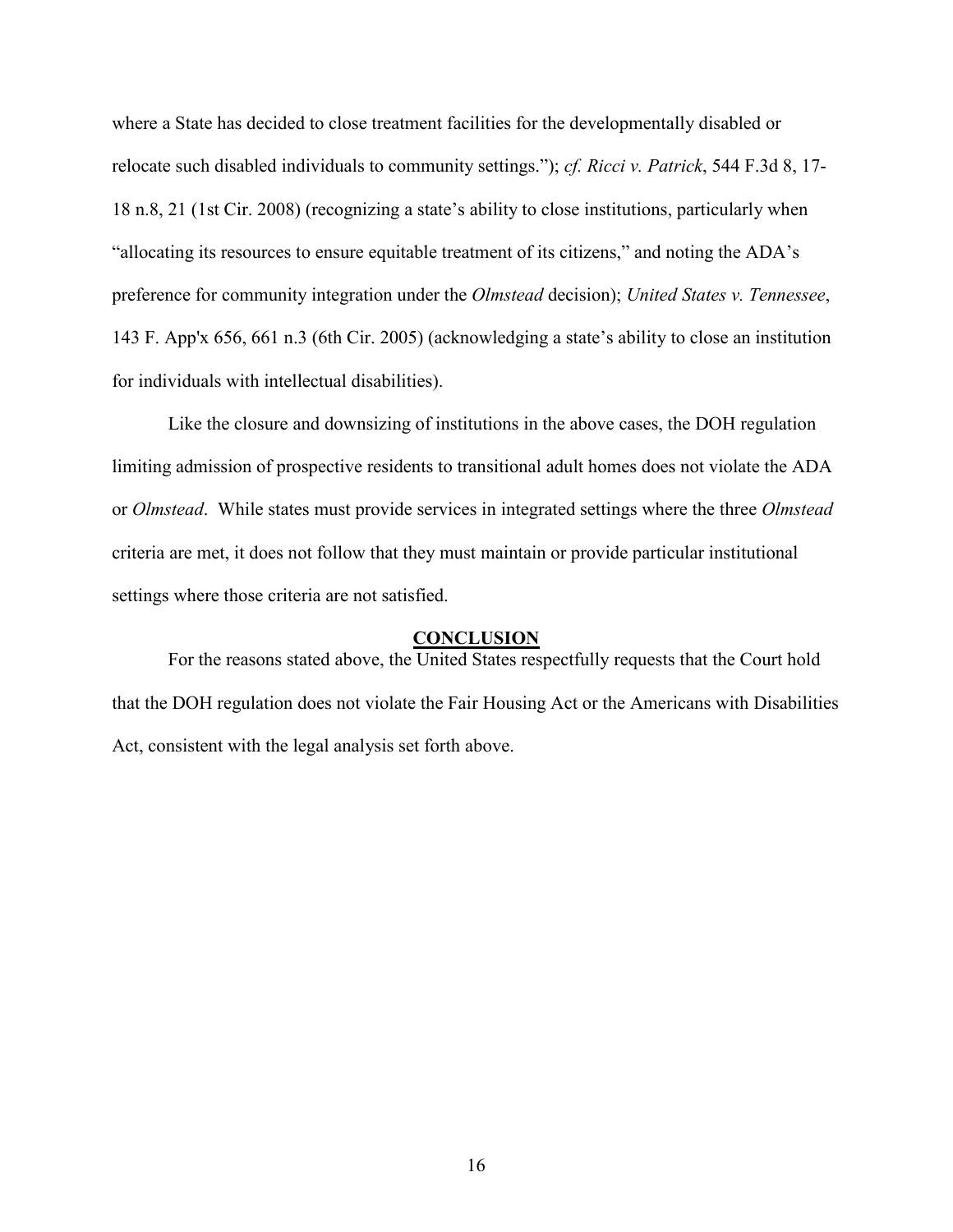BREON PEACE United States Attorney Eastern District of New York

*\_/s/ Michael J. Goldberger*  MICHAEL J. GOLDBERGER Assistant United States Attorney United States Attorney's Office 271-A Cadman Plaza East Brooklyn, NY 11215 Telephone: (718) 254-6052 Email: mgoldberger@usdoj.gov

Respectfully submitted,

KRISTEN CLARKE Assistant Attorney General Civil Rights Division

REBECCA B. BOND Chief

ANNE RAISH Principal Deputy Chief

AMANDA MAISELS Deputy Chief

\_*/s/ Jillian Lenson* JILLIAN LENSON Trial Attorney Disability Rights Section Civil Rights Division U.S. Department of Justice 150 M Street, N.E. Washington, D.C. 20002 Telephone: (202) 305-5238 Email: jillian.lenson@usdoj.gov

*/s/ Max Lapertosa*

SAMEENA SHINA MAJEED Chief TIMOTHY J. MORAN Deputy Chief MAX LAPERTOSA Trial Attorney Housing and Civil Enforcement Section Civil Rights Division U.S. Department of Justice 150 M Street, N.E. Washington, D.C. 20002 Telephone: (202) 305-1077 Email: max.lapertosa@usdoj.gov

*Counsel for the United States*